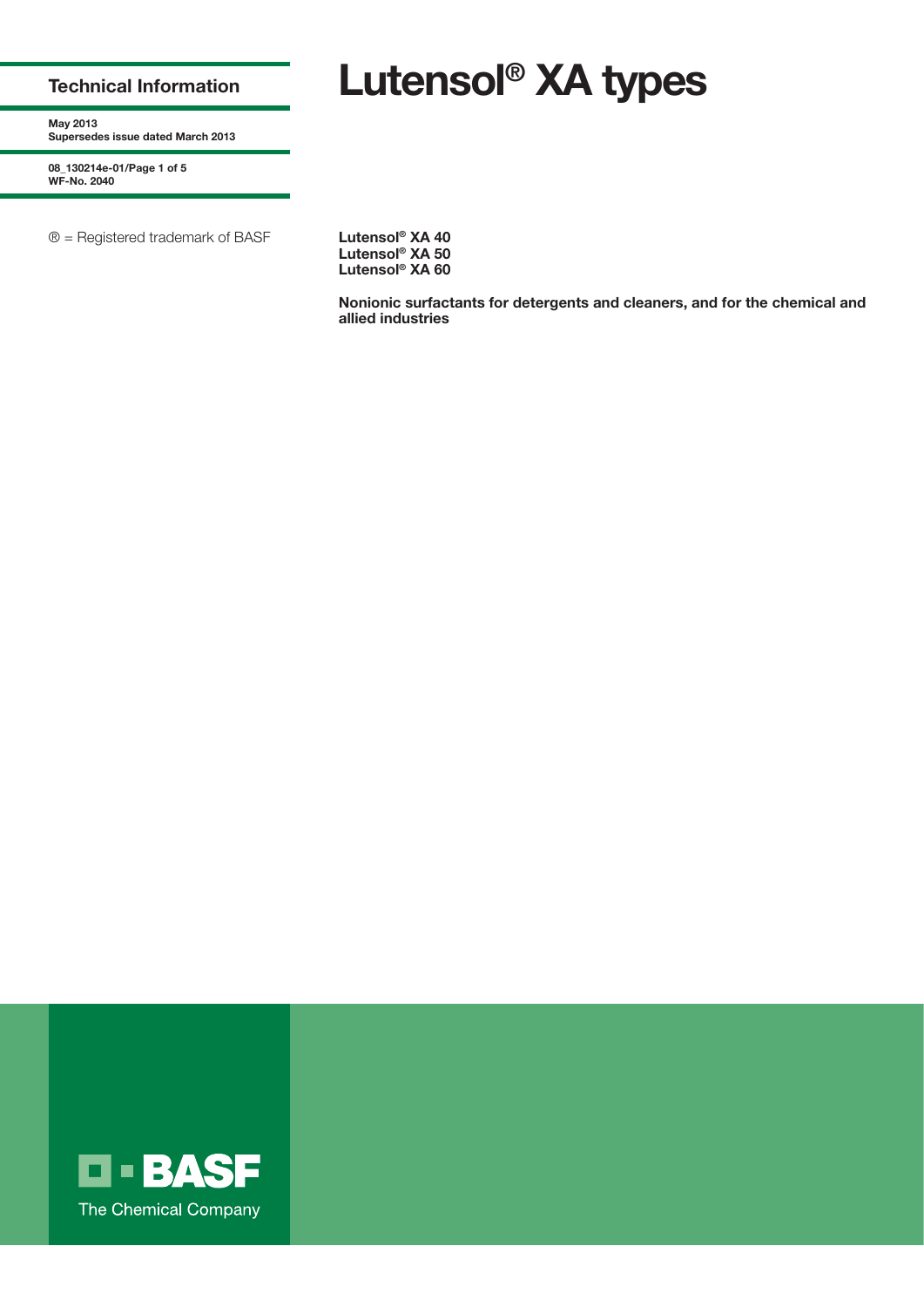| <b>Chemical nature</b> | The Lutensol® XA types are nonionic surfactants. They are alkyl polyethylene glycol<br>ethers based on C <sub>10</sub> -Guerbet Alcohol and ethylene oxide. These products contain<br>also higher alkylene oxides in small amounts. |  |  |  |  |
|------------------------|-------------------------------------------------------------------------------------------------------------------------------------------------------------------------------------------------------------------------------------|--|--|--|--|
|                        | They conform to the following formula:                                                                                                                                                                                              |  |  |  |  |
|                        | $RO(CH,CH, O)_{x}H$                                                                                                                                                                                                                 |  |  |  |  |
|                        | $R = C_{10}H_{21}$<br>$x = 4, 5, 6$                                                                                                                                                                                                 |  |  |  |  |
| PRD-No.*               | 30190154<br>Lutensol <sup>®</sup> $XA$ 40<br>30190155<br>Lutensol® XA 50<br>Lutensol® XA 60<br>30190156                                                                                                                             |  |  |  |  |
|                        | * BASF's commercial product numbers.                                                                                                                                                                                                |  |  |  |  |
| <b>Properties</b>      | Lutensol <sup>®</sup> XA 40, XA 50 and XA 60 are clear to cloudy yellowish to pink liquids at<br>room temperature and they tend to form a sediment.                                                                                 |  |  |  |  |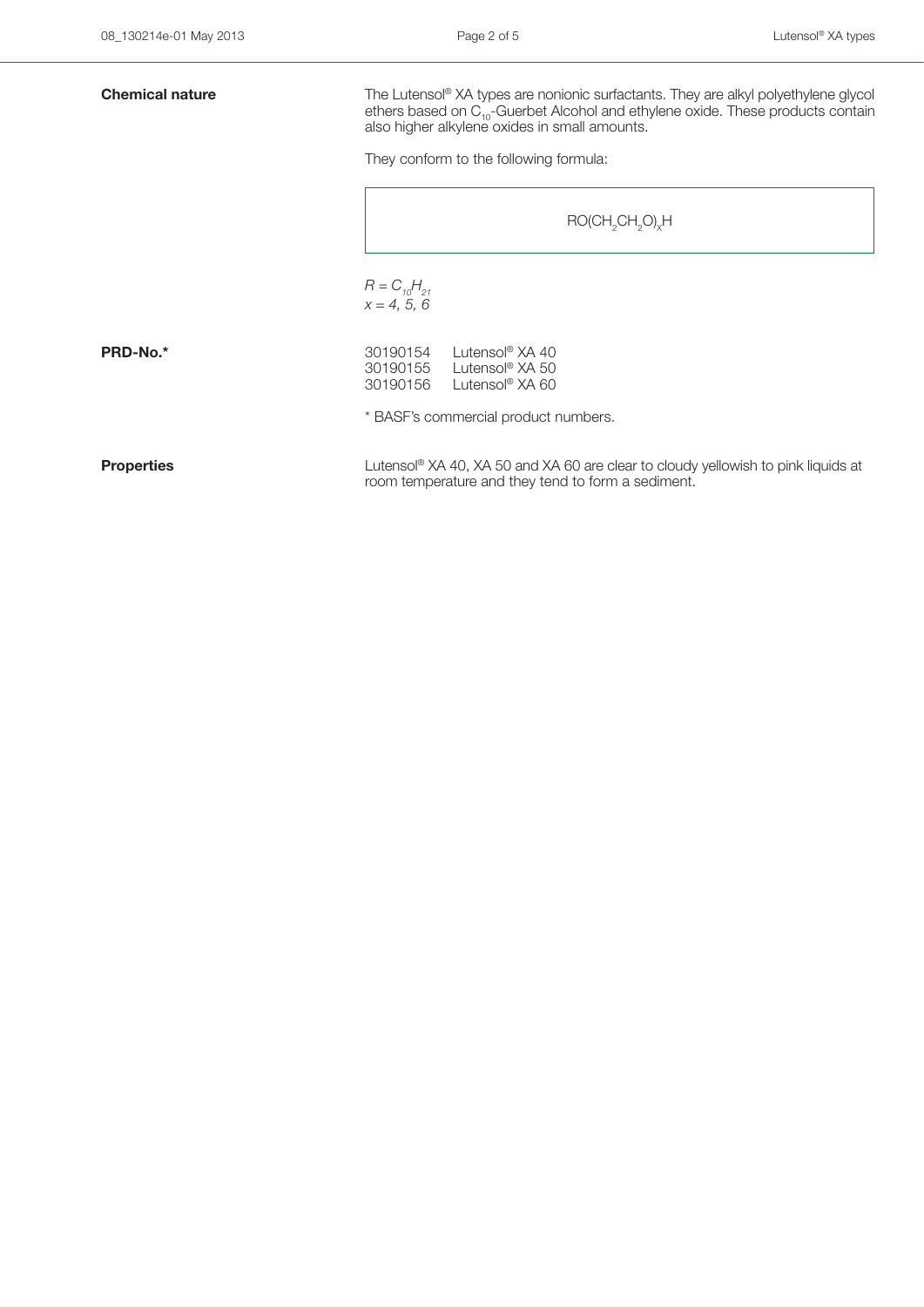| Lutensol®                                                                                          |                   | <b>XA 40</b> | <b>XA 50</b> | <b>XA 60</b> |
|----------------------------------------------------------------------------------------------------|-------------------|--------------|--------------|--------------|
| Physical form (23 °C)                                                                              |                   | Liquid       | Liquid       | Liquid       |
| Degree of ethoxilation                                                                             |                   | approx. 4    | approx. 5    | approx. 6    |
| Concentration                                                                                      | $\%$              | approx. 100  | approx. 100  | approx. 100  |
| Cloud point (EN 1890)*                                                                             |                   |              |              |              |
| Method A                                                                                           | $^{\circ}C$       | $<$ 5        | $<$ 5        | $<$ 5        |
| Method B                                                                                           | $^{\circ}C$       | $<$ 5        | $<$ 5        | $<$ 5        |
| Method C                                                                                           | $^{\circ}$ C      | $<$ 5        | $<$ 5        | $<$ 5        |
| Method D                                                                                           | $\rm ^{\circ}C$   | approx. 54   | approx. 64   | approx. 69   |
| Method E                                                                                           | $^{\circ}$ C      | approx. 43   | approx. 58   | approx. 65   |
| pH (EN 1262, solution B)**                                                                         |                   | approx. 7    | approx. 7    | approx. 7    |
| Density (DIN 51757, 23 °C)                                                                         | g/cm <sup>3</sup> | approx. 0.95 | approx. 0.97 | approx. 0.98 |
| Dropping point (DIN 51801)                                                                         | $^{\circ}C$       | < 0          | < 0          | < 0          |
| Congealing point (ISO 2207)                                                                        | $^{\circ}C$       | < 0          | $<$ 0        | < 0          |
| Viscosity (EN12092, 23 °C, Brookfield,<br>60 rpm)                                                  | mPa·s             | approx. 40   | approx. 50   | approx. 60   |
| Hydroxylnumber<br>(DIN 53240)                                                                      | mgKOH/g           | approx. 150  | approx. 130  | approx. 115  |
| <b>HLB</b> value                                                                                   |                   | approx. 10.5 | approx. 11.5 | approx. 12.5 |
| Flash point (DIN ISO 2592)                                                                         | $^{\circ}$ C      | >170         | >190         | >200         |
| Wetting<br>(EN 1772, distilled water,<br>23 °C, 2 g Soda ash/l)                                    |                   |              |              |              |
| 2 g Soda ash/l)                                                                                    |                   |              |              |              |
| $0.5$ g/l                                                                                          | S                 | approx. 50   | approx. 50   | approx. 40   |
| $1$ g/l                                                                                            | S                 | approx. 30   | approx. 20   | approx. 10   |
| $2$ g/l                                                                                            | S                 | approx. 20   | approx. 5    | approx. 5    |
| Foam volume<br>(EN 12728, 40 °C, 2 g/l water at a hard-<br>ness of 1.8 mmol Ca-ions/l, after 30 s) | cm <sup>3</sup>   | approx. 10   | approx. 200  | approx. 240  |
| Surface tension<br>(EN 14370, 1 g/l in distilled water, 23 °C)***                                  | mN/m              | approx. 27   | approx. 27   | approx. 27   |

The above information is correct at the time of going to press. It does not necessarily form part of the product specification.

A detailed product specification is available from your local BASF representative.

- *\*\*\* Cloud point EN 1890: Method A: 1 g of surfactant + 100 g of dist. water Method B: 1 g of surfactant + 100 g of NaCl solution (c = 50 g/l) Method C: 1 g of surfactant + 100 g of NaCl solution (c = 100 g/l) Method D: 5 g of surfactant + 45 g of butyldiglycol solution (c = 250 g/l) Method E: 5 g of surfactant + 25 g of butyldiglycol solution (c = 250 g/l)*
- *\*\*\* The pH can decrease during storage, but this does not have any effect on their performance.*
- *\*\*\* Applying Harkins-Jordan correction.*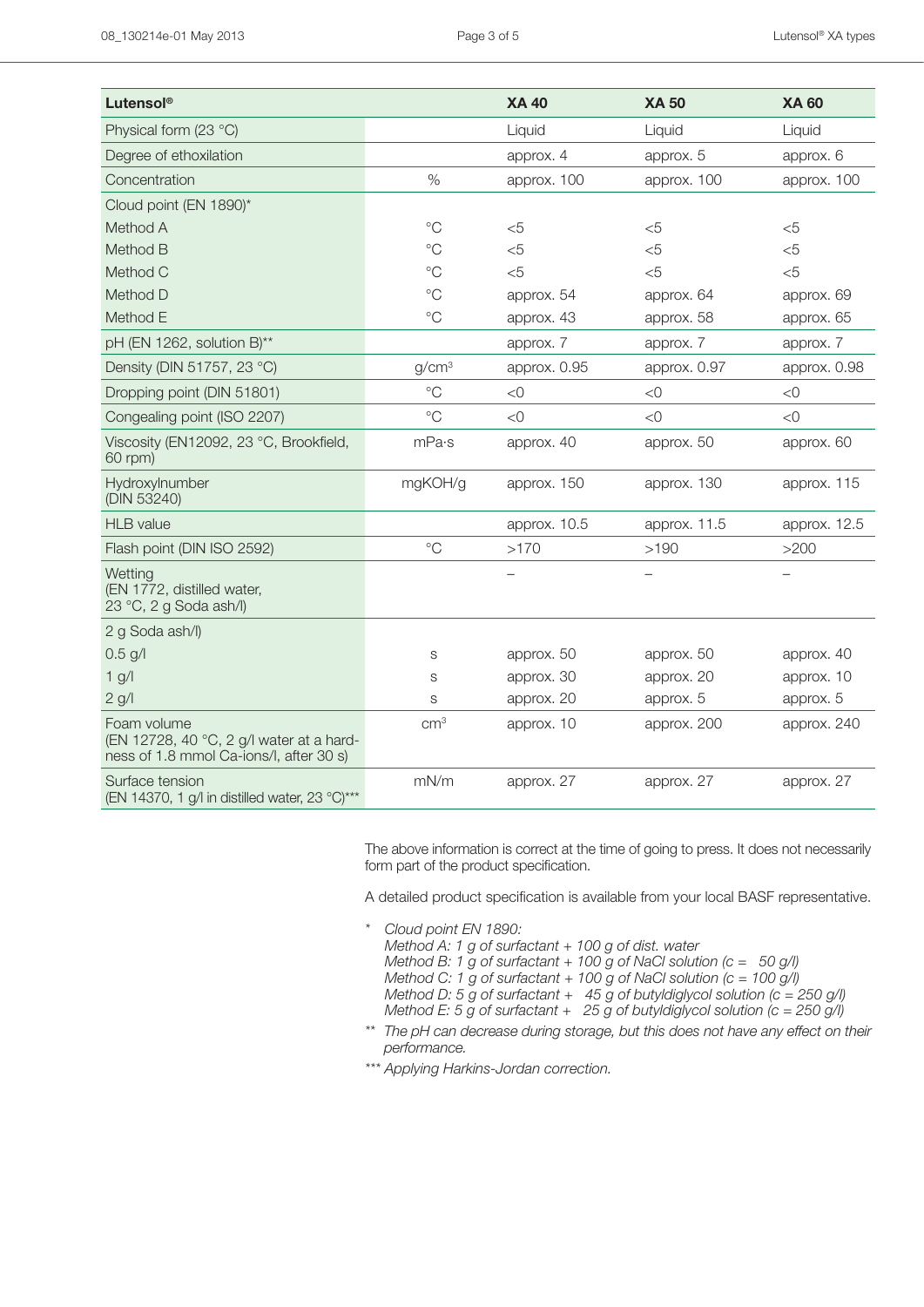**Solubility Solubility** Details on the solubility of the Lutensol® XA types in various solvents are given in the table below.

## **Solubility of the Lutensol® XA types (10% at 23 °C)**

|                             | <b>Distilled</b><br>water | <b>Potabl</b><br>water (2.7<br>mmol $Ca2+$ -<br>lons/l) | <b>Caustic</b><br>soda $(5%)$ | Hydro-<br>chloric<br>acid $(5%)$ | <b>Salt</b><br>solution<br>(5%) | <b>Solvent</b><br>naphta | <b>Ethanol</b><br>Isopro-<br>panol | <b>Aromatic</b><br>hydrocar-<br>bons |
|-----------------------------|---------------------------|---------------------------------------------------------|-------------------------------|----------------------------------|---------------------------------|--------------------------|------------------------------------|--------------------------------------|
| Lutensol <sup>®</sup> XA 40 |                           |                                                         | $\overline{\phantom{a}}$      | -                                | -                               |                          |                                    |                                      |
| Lutensol <sup>®</sup> XA 50 |                           |                                                         |                               | $^{+}$                           |                                 | $^{+}$                   | $^{+}$                             | $^+$                                 |
| Lutensol <sup>®</sup> XA 60 |                           |                                                         |                               | $^{+}$                           | $\overline{\phantom{0}}$        | $^+$                     | $^+$                               |                                      |

 $+$  = clear solution

 $\pm$  = sparingly soluble (insoluble sediment)

 $-$  = insoluble (phase separation)

 $O =$  forms an opaque soluble, homogeneous emulsion

**Viscosity Viscosity The relationship between viscosity and temperature is always an important point** to consider when Lutensol® XA types are stored or shipped.

This is shown in the following table (mPa· s, Brookfield LVT):

| Viskosity at °C             |     | 10  | 20 | 23 | 30 | 40 | 50 | 60 |
|-----------------------------|-----|-----|----|----|----|----|----|----|
| Lutensol <sup>®</sup> XA 40 | 120 | 60  | 50 | 40 | 20 | 20 |    |    |
| Lutensol <sup>®</sup> XA 50 | 200 | 110 | 60 | 50 | 40 | 30 | 20 |    |
| Lutensol <sup>®</sup> XA 60 | 250 | 120 | 80 | 60 | 50 | 40 | 30 |    |

 The products Lutensol® XA 50 and XA 60 can form fairly stiff gels at certain concentrations when water is added. The figures below were measured using a Brookfield-viscosimeter at 23 °C and 60 rpm.

### **The viscosity of the Lutensol® XA types at 23 °C as a function of concentration in water (all values in mPa·s)**

| <b>Water content</b><br>in $%$ | Lutensol <sup>®</sup><br><b>XA 40</b> | Lutensol <sup>®</sup><br><b>XA 50</b> | Lutensol <sup>®</sup><br><b>XA 60</b> |
|--------------------------------|---------------------------------------|---------------------------------------|---------------------------------------|
| 0                              | 40                                    | 50                                    | 60                                    |
| 10                             | 50                                    | 70                                    | 90                                    |
| 20                             | 70                                    | 80                                    | 100                                   |
| 30                             | 80                                    | $>10^{5}$                             | $>10^{5}$                             |
| 40                             | $160^{1}$                             | $>10^{5}$                             | $>10^{5}$                             |
| 50                             | 300 <sup>1</sup>                      | 50000                                 | $500^{1}$                             |
| 60                             | $50^{1}$                              | 5001)                                 | $100^{1}$                             |
| 70                             | $30^{1}$                              | $100^{1}$                             | 50                                    |
| 80                             | 30 <sup>1</sup>                       | $70^{1}$                              | 30                                    |
| 90                             | $10^{1}$                              | 601)                                  | 10                                    |

*1) Two separate phases are formed*

The numbers reported have to be regarded as maximum values; the values measured immediately after mixing will be lower than the numbers reported.